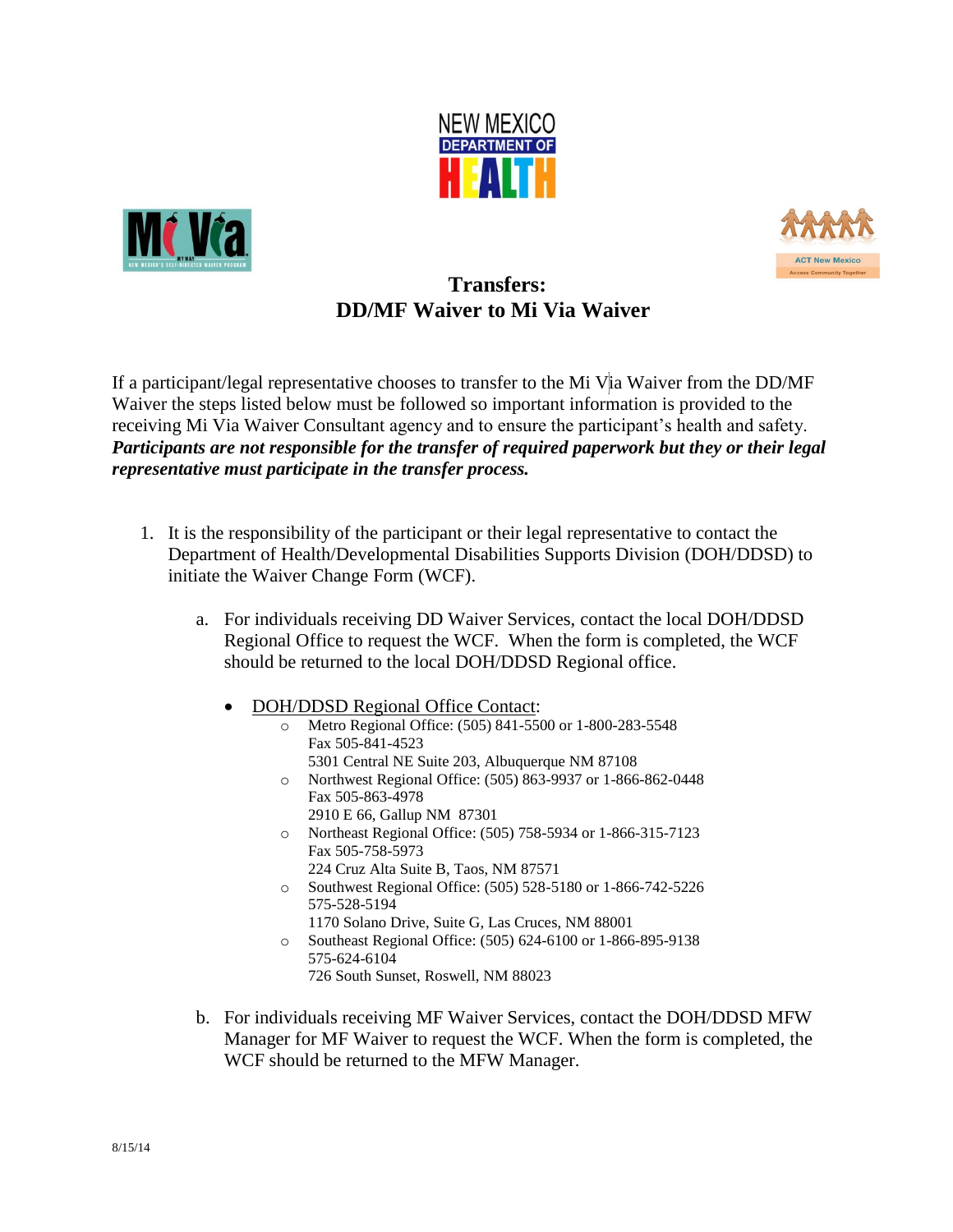- DOH/DDSD MFW Manager Contact:
	- o MF Waiver Manager: (505) 841-2913 or 1-800-283-5548 Fax 505-841-2987 5301 Central NE Suite 1700 Rm 18, Albuquerque NM 87108
- c. Waiver transitions will not be allowed nor will the WCF be processed by DDSD if the participant is 90 calendar days or less from the expiration of the Level of Care (LOC).
- d. If a participant wants to switch waivers within the first 30 days of allocation, and no medical or financial eligibility has begun, the transfer is permitted. If the participant has already begun the eligibility process, the participant must meet medical and financial eligibility before he/she may request a transfer.
- 2. Once the WCF has been received by the appropriate DOH/DDSD staff, it is forwarded by DOH/DDSD staff to the current DD/MF Waiver Case Manager, receiving Mi Via Waiver Consultant Agency, the Mi Via Program Manager, Molina and the local ISD Office. Transfers from DD/MF Waiver to Mi Via Waiver should occur within 90 calendar days of receipt of the WCF unless there are circumstances related to the participant's services that require more time.
- 3. The Mi Via Consultant Agency will contact the DD/MF Waiver Case Management Agency and participant /legal representative within 5 days of the receipt of the WCF to schedule a transition meeting which should occur within at least 30 days of receipt of the WCF.
- 4. The participant or their legal representative must be present at the transition meeting either by phone or in person. A Release of Information (ROI) can be completed if necessary prior to the meeting. The transition meeting must occur and include the participant or their legal representative, either by phone or in person, as well as the Consultant and Case Manager attending in person.
- 5. The transition meeting will include the following:
	- a. Discussion of the critical clinical issues that need immediate follow up as well as historical information regarding the individual which include, but are not limited to:
		- i. Date of the Level of Care (*LOC)* and Individual Service Plan (ISP);
		- ii. Current services/goods on the ISP budget;
		- iii. Any budget revisions in process;
		- iv. Any Medical Issues (medications, adaptive equipment, allergic reactions, therapy needs etc.);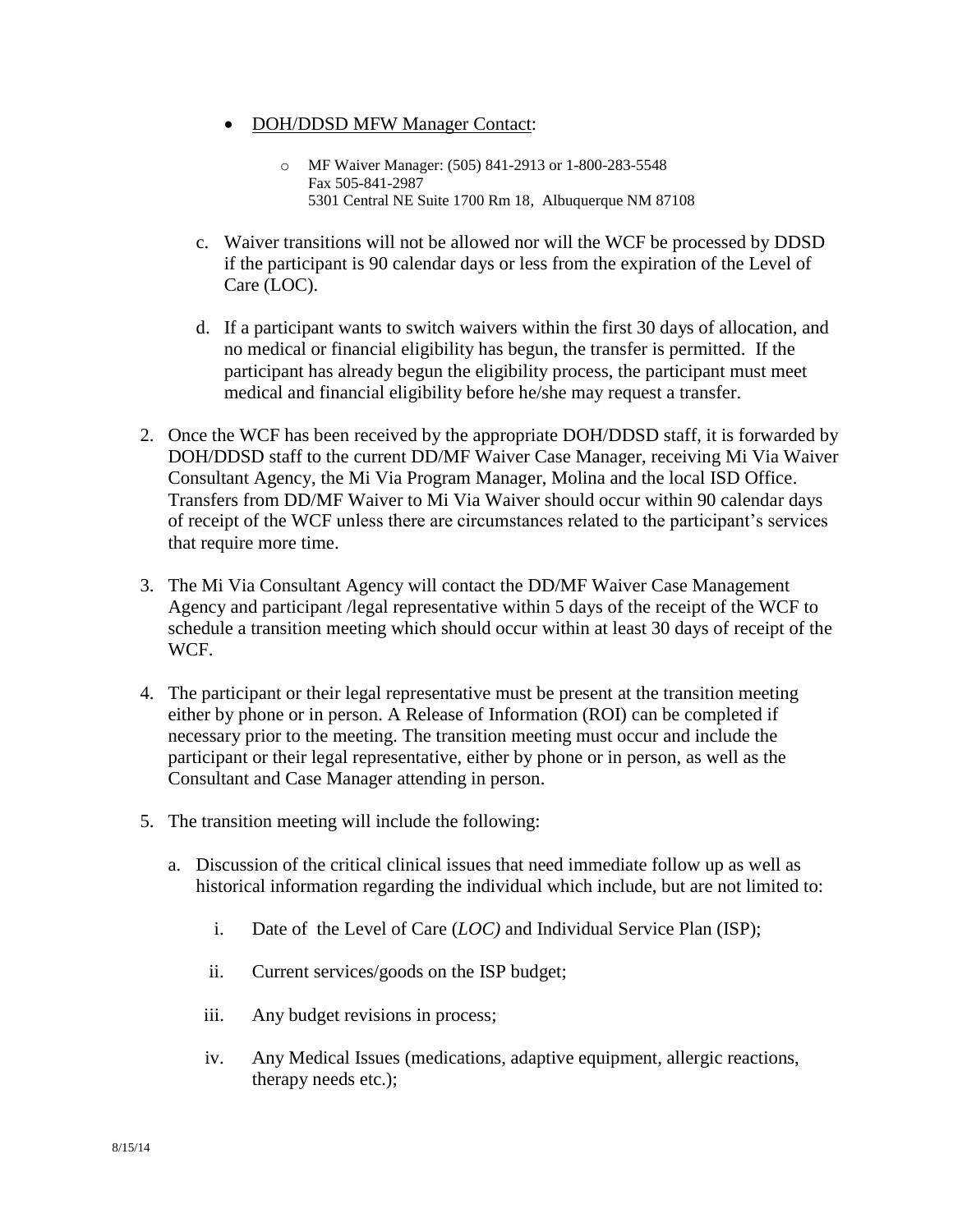- v. Guardianship and Power of Attorney orders and related documents Medicaid, Medicare, other Third Party Coverage documents;
- vi. Problems identified by the DD/MF Waiver Case Management Agency that the receiving Mi Via Waiver Consultant Agency should be aware of; and
- vii. Agreement between all parties on the date for the Waiver transition to occur. The effective date must always be the first of a month.
- 6. Copies of the following documents must be presented by the DD/MF Waiver Case Management Agency to the receiving Mi Via Waiver Consultant Agency in person or via registered mail by the transition meeting date as they are applicable to the indivdual. The transition meeting should be held when required documents are available for transfer to the receiving Mi Via Waiver Consultant Agency. If required documents are not available, a plan to obtain those documents should be developed at the transition meeting. The actual transition should not occur until all documents are provided to the receiving Mi Via Waiver Consultant Agency or until a plan is developed to assure any remaining necessary documents will be provided to the Mi Via Waiver Consultant. The DD/MF Waiver Case Management Agency retains the original documents, which may be archived but must be available at the request of the HSD or DOH in accordance with Medicaid regulations.
	- a) Current year assessments
	- b) Current LOC: TPA approval letter, Long Term Care Abstract;
	- c) Current ISP and ISP revisions, current TPA documents, approval/denial letters, Requests for Information, support documents to the ISP including justification or denial letters from Third Parties, additional funding documentation, environmental modification paperwork or any relevant reports or documents used to prepare the ISP;
	- d) Current approval letter from ISD;
	- e) Supports Intensity Scale (SIS) Assessment;
	- f) Meeting notes and correspondence as available;
	- g) Medical documentation (ie. primary care physician, specialist reports that may impact the ISP or LOC, Comprehensive Aspiration Risk Management Plan (CARMP), Medical Emergency Response Plans (MERP), healthcare plans, nursing care plans);
	- h) Other Evaluations/Assessments/Plans as applicable ( therapy, vocational, rehabilitation);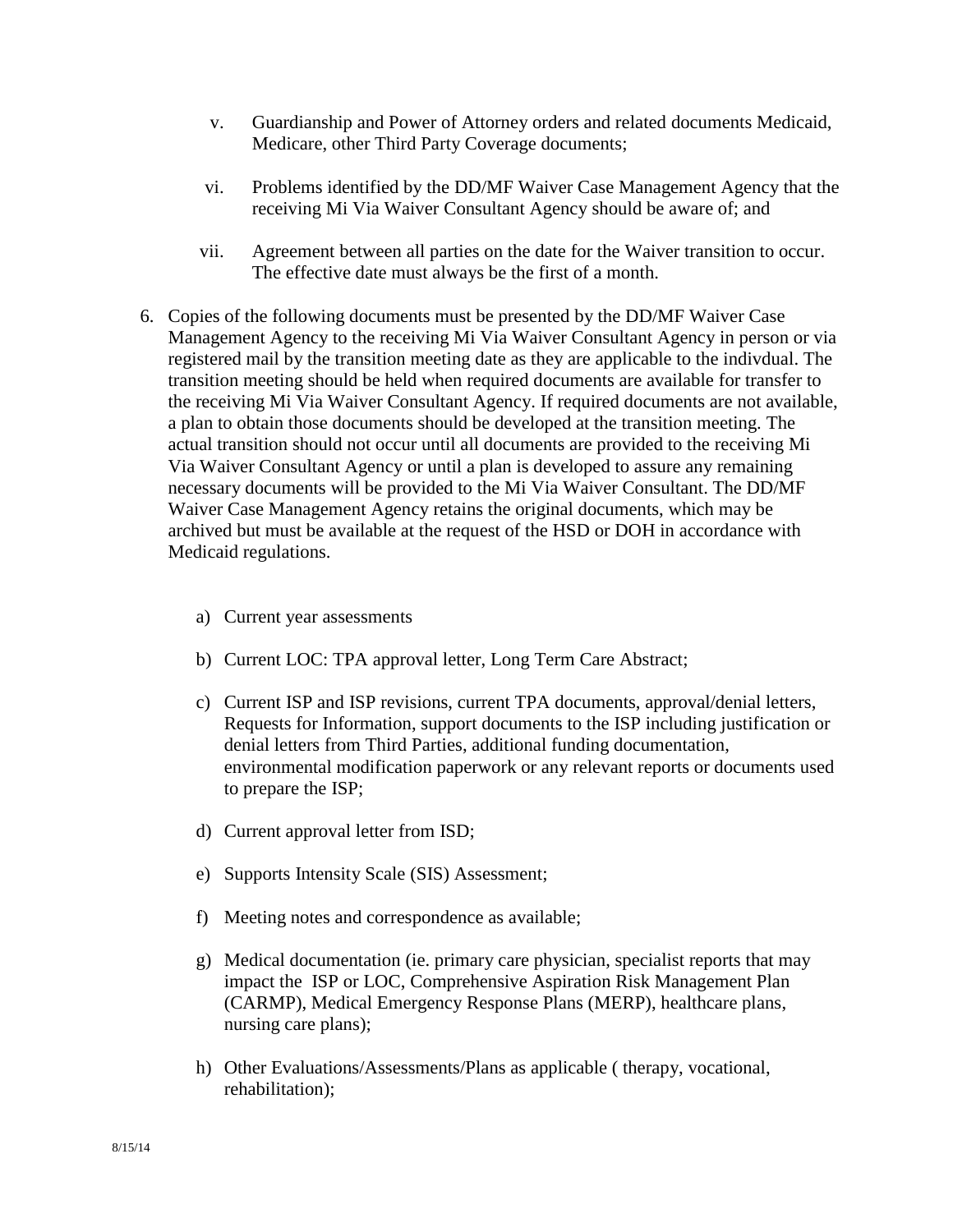- i) Current Individual Education Plan, DVR Plan (if applicable);
- j) Allocation letter/Waiver change form;
- k) Guardianship/POA paperwork (if applicable);
- l) One full year of case notes (narratives) and monthly site visit forms; and
- m) Other pertinent information
- 7. After the transition meeting occurs, a *Letter of Transfer and Receipt* must be presented by the receiving Mi Via Consultant Agency to the transferring DD/MF Waiver Case Management Agency that lists:
	- (a) Effective date of Waiver Transition;
	- (b) Documents that are transferred;
	- (c) Missing documents;
	- (d) *Release of Information* for the receiving Mi Via Waiver Consultant Agency to complete in order to request documents from generic or other supports that the transferring DD/MF Waiver Case Manager may not have requested or received; and
	- (e) Issues that need immediate follow-up.
- 8. Representatives of both agencies must sign the Letter of Transfer and Receipt document as well as the participant/ legal representative. The Letter of Transfer and Receipt will be sent by the receiving Mi Via Waiver Consultant Agency to the local DOH/DDSD Regional Office (DD Waiver only) or the DOH/DDSD MFW Manager (MF Waiver only) to indicate that the transition meeting has taken place.
- 9. Participants who wish to return to the DD/MF waiver from the Mi Via Waiver must contact the local DOH/DDSD Regional Office (DD Waiver only) or the DOH/DDSD MFW Manager (MF Waiver only) to request a WCF to initiate a transition back to the DD or MF Waiver (see 1a and 1b for contact information).
	- a. For transfers from Mi Via Waiver (DD Waiver only) the Case Management Freedom of Choice form is also required.
	- b. Waiver transitions will not be allowed if the participant is 90 calendar days or less from the expiration of the Level of Care (LOC).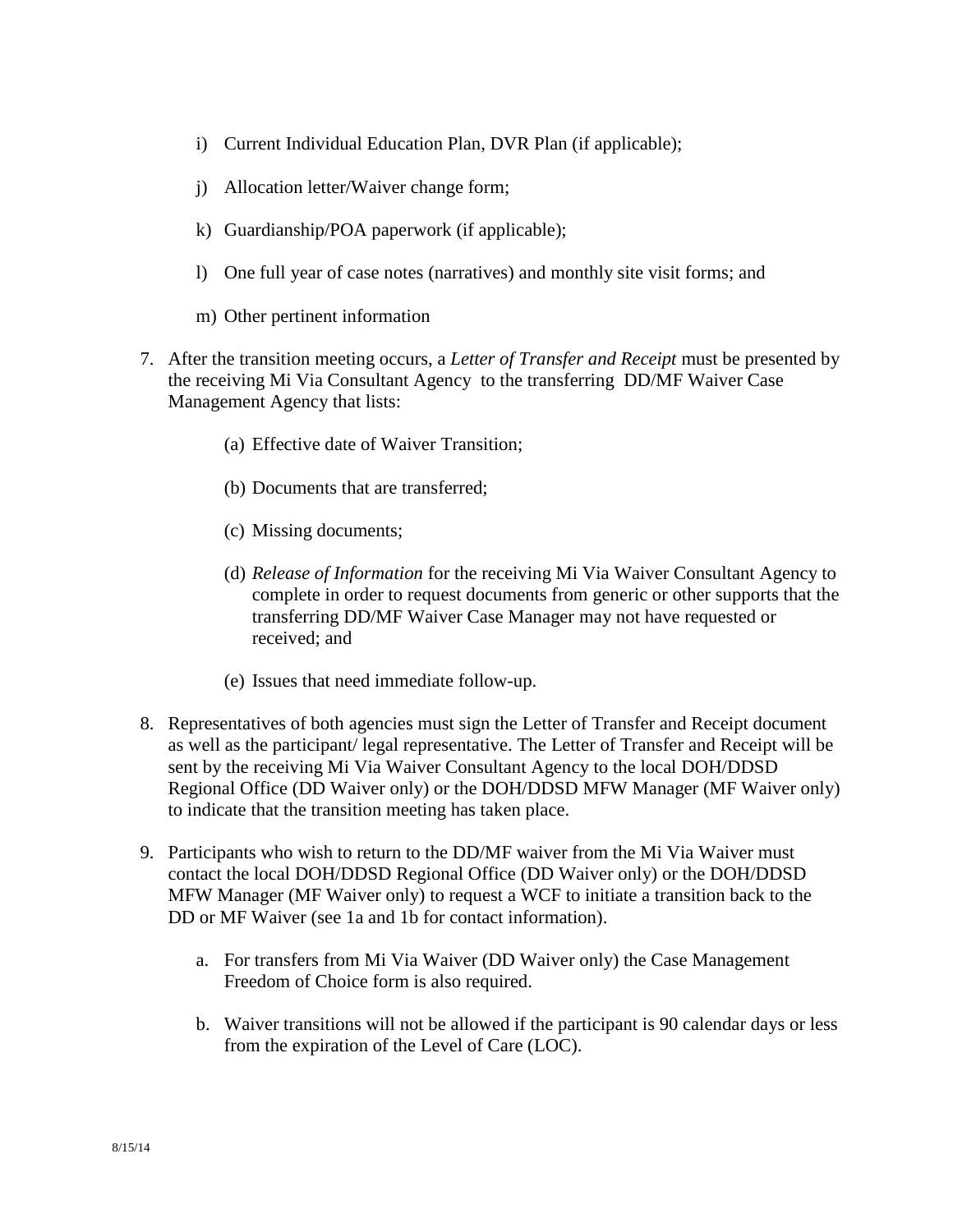- c. If a participant wants to switch waivers within the first 30 days of allocation, and no medical or financial eligibility has begun, the transfer is permitted. If the participant has already begun the eligibility process, the participant must meet medical and financial eligibility before he/she may request a transfer.
- 10. Once the WCF has been signed it should be returned to the local DOH/DDSD Regional Office (DD Waiver only) or the DOH/DDSD MFW Manager (MF Waiver only).
- 11. Once the WCF has been received by the appropriate DOH/DDSD staff, it is forwarded by DOH/DDSD to the current Mi Via Waiver Consultant Agency, the receiving DD/MF Waiver Case Manager, the DDSD/DOH Mi Via Program Manager, Molina and the local ISD Office. Transitions from Mi Via Waiver to DD/MF Waiver should occur within 90 calendar days of receipt of the WCF unless there are circumstances related to the participant's services that require more time.
- 12. DD or MF Waiver Case Managers will initiate the transition process upon receipt of the WCF from the DOH/DDSD Regional Office (DD Waiver only) or the DOH/DDSD MFW Manager (MF only). The DD/MF Waiver Case Manager will contact the Mi Via Waiver Consultant and participant /legal representative within 5 days of the receipt of the WCF to schedule a transition meeting which should occur within at least 30 days of receipt of the WCF.
- 13. The participant or their legal representative must be present at the transition meeting either in person or by phone. A Release of Information (ROI) shall be completed prior to the meeting so the exchange of information may occur. The transition meeting must occur and include the participant or their legal representative, either by phone or in person, as well as the Consultant and Case Manager attending in person.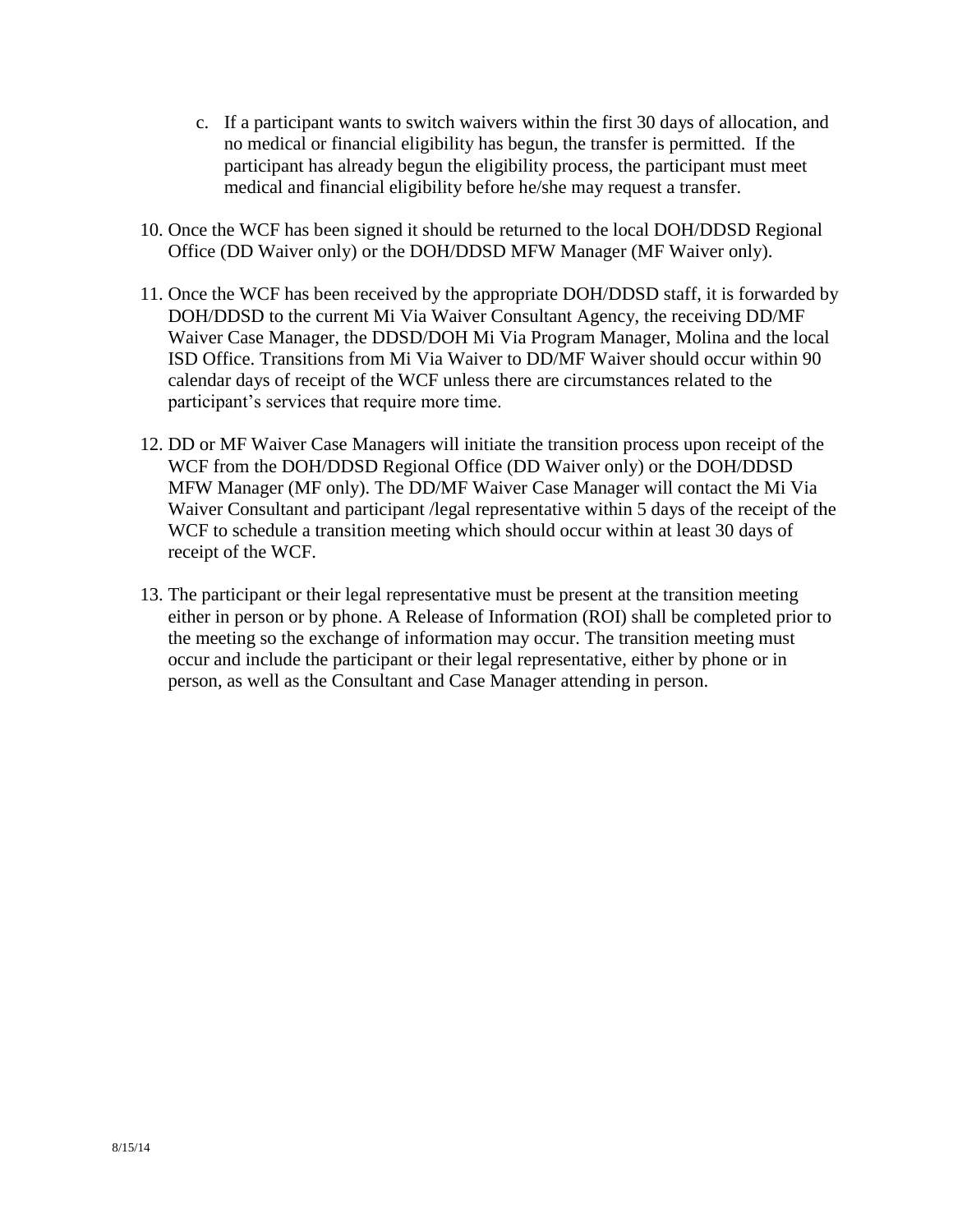

## **Letter of Transfer and Receipt DDW/MF Waiver transfers to Mi Via Waiver**





| Date:             |  |
|-------------------|--|
| Participant:      |  |
| SS #:             |  |
| DOB:              |  |
| Complete address: |  |
| Phone number:     |  |

This letter is to confirm that the transition meeting and the transfer of records from the DD/MF Waiver Case Management agency,

\_\_\_\_\_\_\_\_\_\_\_\_\_\_ \_\_\_\_\_\_\_\_\_\_\_\_\_\_\_\_\_\_\_\_\_, to the new Mi Via Waiver consultant agency, \_\_\_\_\_\_\_\_\_\_\_\_\_\_\_\_\_\_\_\_\_ has occurred. This transition will be effective as of \_\_\_\_\_\_\_\_\_\_\_\_\_\_\_\_\_\_\_\_\_\_\_\_. (Must be the first of a month)

Meeting Minutes: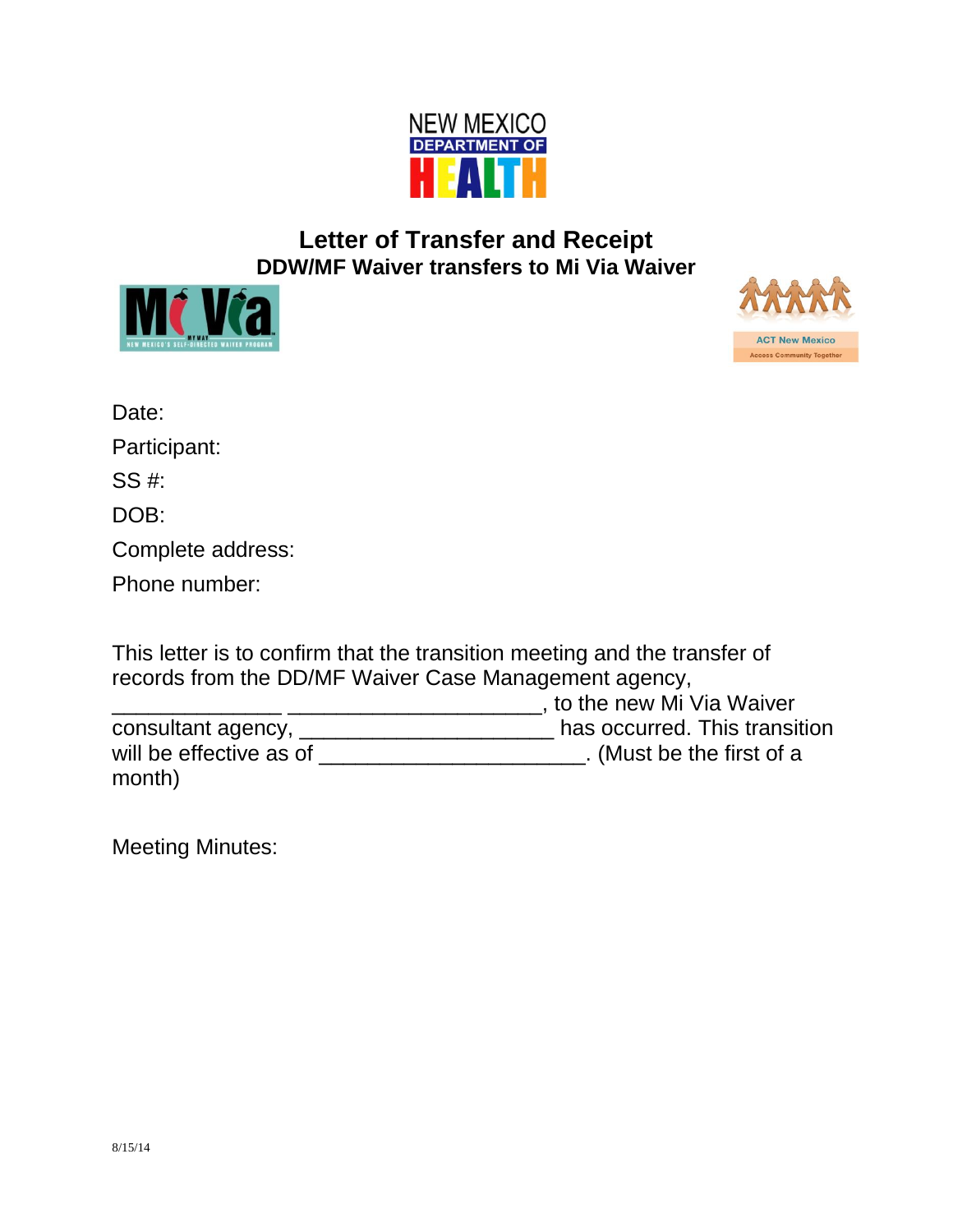The records included in the transfer are to include the following information as applicable to the individual:

| Document(s)                                                                       | Y/N/NA | <b>Title/Date of</b><br><b>Document</b> | Pending or not yet<br>obtained and who<br>will be responsible<br>for obtaining | <b>Date</b><br>received |
|-----------------------------------------------------------------------------------|--------|-----------------------------------------|--------------------------------------------------------------------------------|-------------------------|
| <b>Current Year Assessments</b>                                                   |        |                                         |                                                                                |                         |
| <b>LOC</b>                                                                        |        |                                         |                                                                                |                         |
| ISP; attached documents &<br>ISP & budget revisions                               |        |                                         |                                                                                |                         |
| <b>Supports Intensity Scale</b><br>Assessment (SIS)                               |        |                                         |                                                                                |                         |
| <b>Current Approval Letter from</b><br><b>ISD</b>                                 |        |                                         |                                                                                |                         |
| Meeting notes and<br>correspondence as available                                  |        |                                         |                                                                                |                         |
| <b>Medical Documentation/</b><br>History & Physical/Care<br>Plans/Emergency Plans |        |                                         |                                                                                |                         |
| Other evaluations,<br>assessments, plans (therapy,<br>vocational, rehabilitation) |        |                                         |                                                                                |                         |
| Current IEP, DVR Plan                                                             |        |                                         |                                                                                |                         |
| <b>Allocation Letter/Waiver</b><br>Change Form (s)                                |        |                                         |                                                                                |                         |
| Guardianship/POA paperwork                                                        |        |                                         |                                                                                |                         |
| One full year of case notes                                                       |        |                                         |                                                                                |                         |